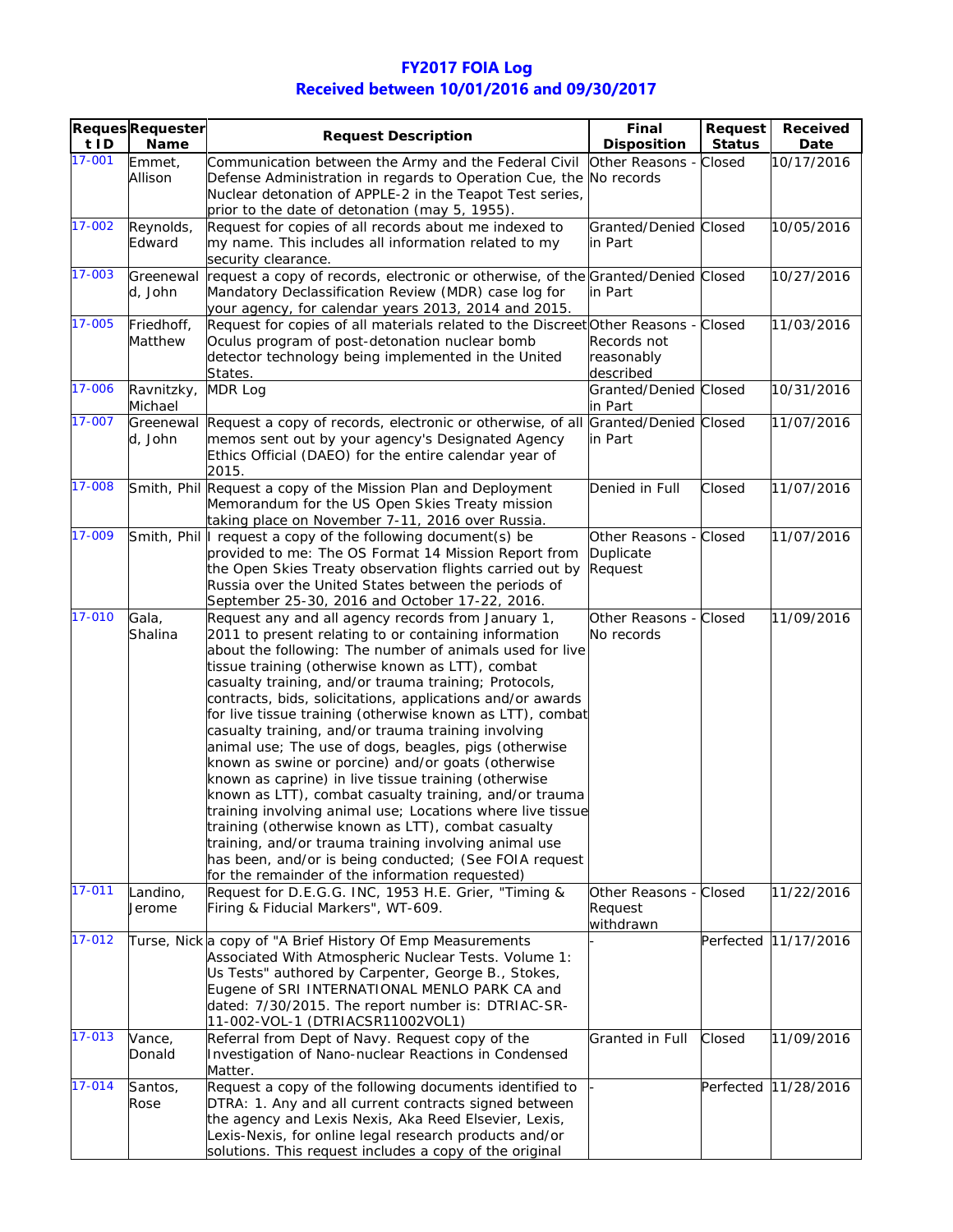|        |            | contract, any other contract-related documents, RFP                                      |                        |        |            |
|--------|------------|------------------------------------------------------------------------------------------|------------------------|--------|------------|
|        |            | information (if available), and any amendments. The key                                  |                        |        |            |
|        |            | information is the current products under contract, the                                  |                        |        |            |
|        |            | total monthly or annual contract value, and expiration                                   |                        |        |            |
|        |            | date of the agreement. 2. Any and all contracts for                                      |                        |        |            |
|        |            | investigations or investigative public records software or                               |                        |        |            |
|        |            | database or services including but not limited to                                        |                        |        |            |
|        |            | Accurint, TLO, Transunion, Experian and/or RELX Inc.                                     |                        |        |            |
|        |            | Note, the Accurint product, is sold by LexisNexis Risk                                   |                        |        |            |
|        |            | Solutions or a.ka. Reed Elsevier, Lexis, Lexis-Nexis,                                    |                        |        |            |
|        |            | and/or Lexis/Nexis. 3. Copy of the Subscription Plan                                     |                        |        |            |
|        |            | Amendment and/or any other contract-related                                              |                        |        |            |
|        |            | documents signed by the Agency. Along with the                                           |                        |        |            |
|        |            | contract(s) a copy of the SOW and proposal information                                   |                        |        |            |
|        |            | would be good to get also.                                                               |                        |        |            |
| 17-015 |            | Kawaguchi, Request for copies of all records about pertaining to                         | Other Reasons - Closed |        | 11/29/2016 |
|        | Kimberly   | herself.                                                                                 | No records             |        |            |
| 17-016 | Ravnitzky, | Pursuant to the provisions of the Freedom of Information Granted/Denied Closed           |                        |        | 12/02/2016 |
|        | Michael    | Act, I request a copy of 1) the request letter 2) the                                    | in Part                |        |            |
|        |            | response letter 3) the responsive records released in                                    |                        |        |            |
|        |            | response to the request 4) the contents of the                                           |                        |        |            |
|        |            | administrative tracking/handling/processing folder/file                                  |                        |        |            |
|        |            | For DTRA FOIA Request Case 12-021.                                                       |                        |        |            |
| 17-017 |            | Turse, Nick a copy of briefing charts and related documents known                        | Granted/Denied Closed  |        | 11/21/2016 |
|        |            | as "Operational Assessment Report: Hiawatha I"                                           | in Part                |        |            |
|        |            | authored by Montgomery, A. of JOINT IMPROVISED                                           |                        |        |            |
|        |            | THREAT DEFEAT AGENCY WASHINGTON DC and dated:                                            |                        |        |            |
|        |            | $3/3/2016$ .                                                                             |                        |        |            |
| 17-018 |            | Turse, Nick Copy of briefing charts and related documents known as Granted/Denied Closed |                        |        | 12/09/2016 |
|        |            | Operational Assessment Report: Mantiss" authored by                                      | in Part                |        |            |
|        |            | Luna, R. of JOINT IMPROVISED THREAT DEFEAT                                               |                        |        |            |
|        |            | AGENCY WASHINGTON DC and dated: 1/20/2016.                                               |                        |        |            |
| 17-019 |            | Turse, Nick Copy of briefing charts and related documents known as Granted/Denied Closed |                        |        | 12/09/2016 |
|        |            | 'Operational Assessment Report: Savi" authored by                                        | in Part                |        |            |
|        |            | Luna, R. of JOINT IMPROVISED THREAT DEFEAT                                               |                        |        |            |
|        |            | AGENCY WASHINGTON DC and dated: 12/2/2015.                                               |                        |        |            |
| 17-020 | Buchanan,  | Request for a copy of the Table of Penalties from the                                    | Granted in Full        | Closed | 12/14/2016 |
|        | Kirstine   | Employee Handbook of the Agency.                                                         |                        |        |            |
| 17-021 |            | Greenewal   respectfully request a copy of records, electronic or                        | Granted/Denied Closed  |        | 12/14/2016 |
|        | d, John    | otherwise, of the slide presentations made by Lewis                                      | in Part                |        |            |
|        |            | Larsen, Allan Widom, Mitchell Swartz, David Nagel and                                    |                        |        |            |
|        |            | Michael Melich for the Dec. 12, 2006 DTRA/ASCO High                                      |                        |        |            |
|        |            | Energy Science and Technology Workshop in Ft. Belvoir                                    |                        |        |            |
|        |            | Virginia. I also ask that you include all written material                               |                        |        |            |
|        |            | (pamphlets, handouts, etc) given to the attendees.                                       |                        |        |            |
| 17-022 | Hiller,    | OSD/JS Referral of documents responsive to personnel                                     | Granted/Denied Closed  |        | 12/09/2016 |
|        | James      | investigation.                                                                           | in Part                |        |            |
| 17-023 | Greenewal  | Request a copy of records, electronic or otherwise, of                                   | Granted in Full        | Closed | 01/03/2017 |
|        | d, John    | the FOIA Case Log for Calendar year 2016.                                                |                        |        |            |
| 17-024 | Troutman,  | Requested the name, title, and work email and mailing                                    | Granted/Denied Closed  |        | 01/05/2017 |
|        | Karen      | address for persons in the following positions in your                                   | in Part                |        |            |
|        |            | agency: 1. Human Relations Directors 2. Civil Rights                                     |                        |        |            |
|        |            | Directors 3. Equal Employment Opportunity Directors 4.                                   |                        |        |            |
|        |            | Labor Relations Directors 5. Workers' Compensation                                       |                        |        |            |
|        |            | Directors 6. Training Directors 7. Within Personnel                                      |                        |        |            |
|        |            | Offices/Employee Relations Offices/Labor Relations                                       |                        |        |            |
|        |            | Offices a. Chiefs of Staffing/Classification b. Chiefs of                                |                        |        |            |
|        |            | Labor Relations c. Chiefs of Employee Relations 8. Within                                |                        |        |            |
|        |            | General Counsel Offices, Assistant or Deputy General                                     |                        |        |            |
|        |            | Counsels for: i. Litigation ii. Administrative Law iii.                                  |                        |        |            |
|        |            | EEO/Civil Rights iv. Labor and Employment Law 9. Chief                                   |                        |        |            |
|        |            | Equal Employment Opportunity Counselors                                                  |                        |        |            |
| 17-025 | Krambs,    | Support information about his investigation.                                             | Other Reasons - Closed |        | 01/12/2017 |
|        | Timothy    |                                                                                          | Request                |        |            |
|        |            |                                                                                          | withdrawn              |        |            |
| 17-026 | Santos,    | Task orders and mods to the task order, up to and                                        | Other Reasons - Closed |        | 01/18/2017 |
|        | Rose       | including 9/21/2015 for HDTRA107D0004.                                                   | Request                |        |            |
|        |            |                                                                                          | withdrawn              |        |            |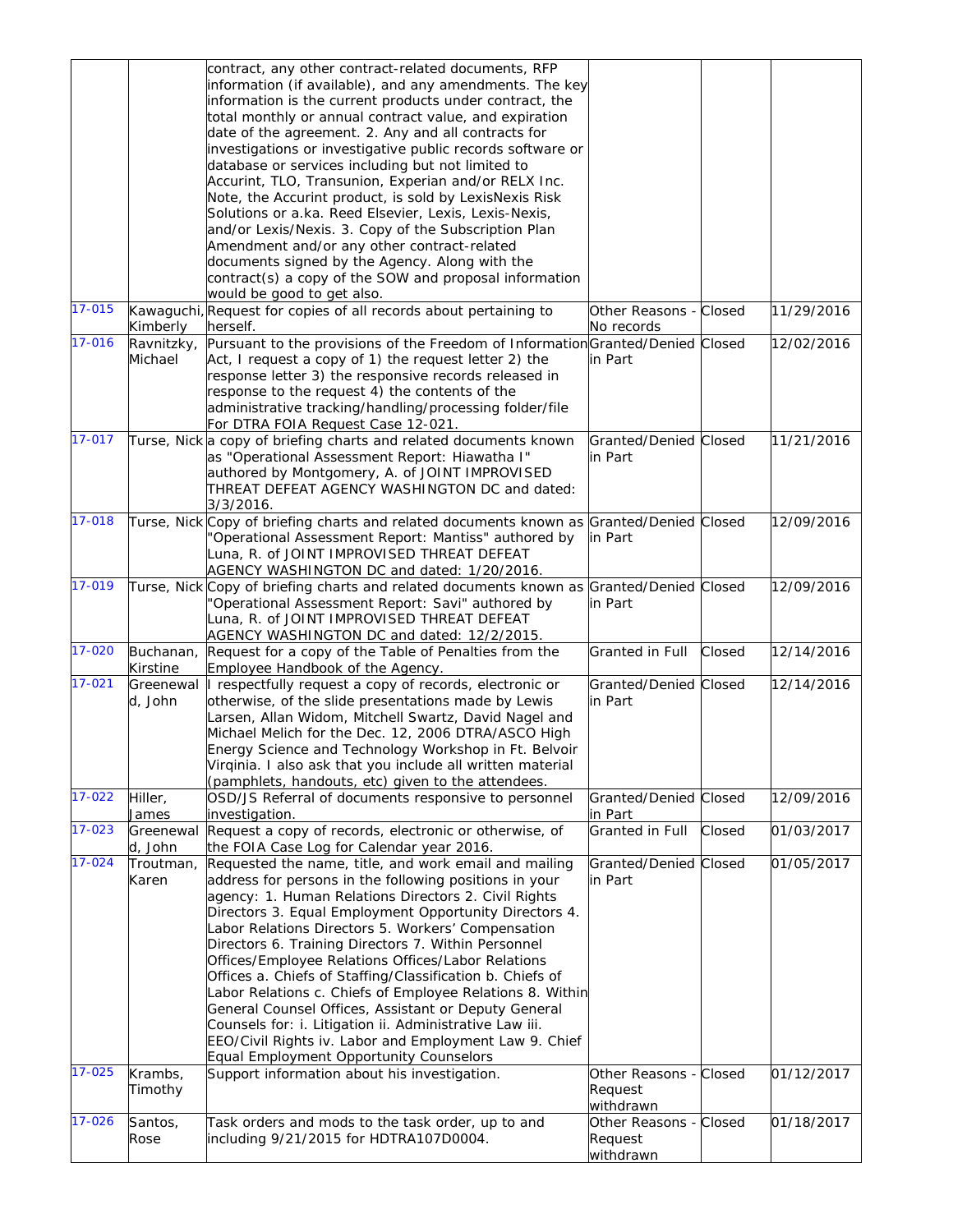| $17 - 027$ | Chen,          | 1. Operation Castle raw films 2.all film number relate to                                                       | Other Reasons - Closed |        | 01/03/2017           |
|------------|----------------|-----------------------------------------------------------------------------------------------------------------|------------------------|--------|----------------------|
|            | Cheng          | 23MOF 3.EG&G films relate to Operation Castle                                                                   | Other                  |        |                      |
| 17-028     | Chen,          | 1. HDcam tape number: 194 2. HDcam tape number: 195 Other Reasons - Closed                                      |                        |        | 01/03/2017           |
|            | Cheng          | 3. HDcam tape number: 196                                                                                       | Other                  |        |                      |
| 17-029     | Nelsen,        | All publicly available information on project Bacchus.                                                          | Other Reasons - Closed |        | 01/13/2017           |
|            | Nicholas       |                                                                                                                 | No records             |        |                      |
| 17-030     | Mackey,        | Request for any and all communications including but                                                            | Other Reasons - Closed |        | 02/02/2017           |
|            | Aaron          | not limited to letters, emails, memos, agreements,                                                              | No records             |        |                      |
|            |                | contracts, proposals, and presentations between DTRA                                                            |                        |        |                      |
|            |                | and the following individuals lobbying or communicating                                                         |                        |        |                      |
|            |                | on behalf of Palantir Technologies for the years 2015-                                                          |                        |        |                      |
|            |                | 2016: (see FOIA request for additional information)                                                             |                        |        |                      |
|            |                | (Date Range for Record Search: From 1/1/2015 To                                                                 |                        |        |                      |
|            |                | 12/31/2016)                                                                                                     |                        |        |                      |
| 17-031     | Sumner,        | name of every company that submitted a proposal in                                                              | Granted in Full        | Closed | 02/07/2017           |
|            | Suzanne        | response to the solicitation No. HDTRA-16-R-001                                                                 |                        |        |                      |
|            |                | (Contract No. HDTRA-17-C-0019) and the name of every                                                            |                        |        |                      |
|            |                | company that was included in the competitive range                                                              |                        |        |                      |
|            |                | prior to DTRA making its award decision.                                                                        |                        |        |                      |
| 17-032     | Moss,          | 1) Documentation that was provided to President Trump Other Reasons - Closed                                    |                        |        | 02/14/2017           |
|            | <b>Bradley</b> | and/or U.S. Government officials and that was                                                                   | No records             |        |                      |
|            |                | specifically present at the dinner on February 11, 2017;                                                        |                        |        |                      |
|            |                | 2) Documentation - including written documentation                                                              |                        |        |                      |
|            |                | memorializing verbal communications - reflecting                                                                |                        |        |                      |
|            |                | information and/or findings that was produced by DTRA                                                           |                        |        |                      |
|            |                | and was incorporated into the documents presented to<br>President Trump and/or U.S. Government officials at the |                        |        |                      |
|            |                | dinner on February 11, 2017; and 3) Documentation                                                               |                        |        |                      |
|            |                | memorializing that President Trump entered into a                                                               |                        |        |                      |
|            |                | Sensitive Compartmented Information Facility ("SCIF")                                                           |                        |        |                      |
|            |                | at Mar-a-Lago for a briefing on North Korea both prior to                                                       |                        |        |                      |
|            |                | and subsequent to the dinner with PM Abe.                                                                       |                        |        |                      |
| 17-033     | Janisch,       | A copy of all emails from the domain EOP gov to senior                                                          |                        |        | Perfected 02/03/2017 |
|            | Jennifer       | managers encompassed within the required agency                                                                 |                        |        |                      |
|            |                | system for retaining emails of senior officials. Frequently                                                     |                        |        |                      |
|            |                | this records management policy/system is described by                                                           |                        |        |                      |
|            |                | the name Capstone.                                                                                              |                        |        |                      |
| 17-034     | Best,          | any and all materials produced for, received by or                                                              | Other Reasons - Closed |        | 12/12/2016           |
|            | Michael        | relating to President-Elect Donald Trump's Transition                                                           | No records             |        |                      |
|            |                | Team, including any questionnaires relating to the                                                              |                        |        |                      |
|            |                | transition, the incoming administration or produced by                                                          |                        |        |                      |
|            |                | any the Transition Team for your agency. Please also                                                            |                        |        |                      |
|            |                | include any presentations created for, received by or                                                           |                        |        |                      |
|            |                | delivered to members of the Presidential Transition<br>Team for the new Administration since November 1,        |                        |        |                      |
|            |                | 2016 through the date of the processing of this FOIA                                                            |                        |        |                      |
|            |                | request. Please also include any emails produced or                                                             |                        |        |                      |
|            |                | received by your agency to or from any member or part                                                           |                        |        |                      |
|            |                | of the transition team, as well as any emails which                                                             |                        |        |                      |
|            |                | include any or all of the following terms or phrases: $\cdot$                                                   |                        |        |                      |
|            |                | Trump • Transition • President-Elect • New                                                                      |                        |        |                      |
|            |                | administration . New boss                                                                                       |                        |        |                      |
| 17-035     | Moore,         | Request a list or organization chart of all agency                                                              | Other Reasons - Closed |        | 03/02/2017           |
|            | Madison        | employees with their title, name, phone number, and                                                             | Request                |        |                      |
|            |                | email address.                                                                                                  | withdrawn              |        |                      |
| 17-036     | Wishnie,       | Request complete copies of records and decisions                                                                |                        |        | Perfected 03/03/2017 |
|            | Michale        | related to military member, who served as a teletypist at                                                       |                        |        |                      |
|            |                | the rank of Sergeant at Torrejon Air Force Base and                                                             |                        |        |                      |
|            |                | Westover Air Reserve base from 1964 until 1968.                                                                 |                        |        |                      |
|            |                | Additionally, I request all records you may have related                                                        |                        |        |                      |
|            |                | to the Palomares incident from 1966 through the                                                                 |                        |        |                      |
|            |                | present, including but not limited to records of: cleanup                                                       |                        |        |                      |
|            |                | activities and unit assignments; bioassay data of                                                               |                        |        |                      |
|            |                |                                                                                                                 |                        |        |                      |
|            |                | servicemenbers and others present at Palomares;                                                                 |                        |        |                      |
|            |                | environmental testing data at Palomares; dosimetry                                                              |                        |        |                      |
|            |                | methodology; medical or scientific studies and reports;                                                         |                        |        |                      |
|            |                | and policies, procedures, and communications related to<br>the scientific and medical response tot he incident. |                        |        |                      |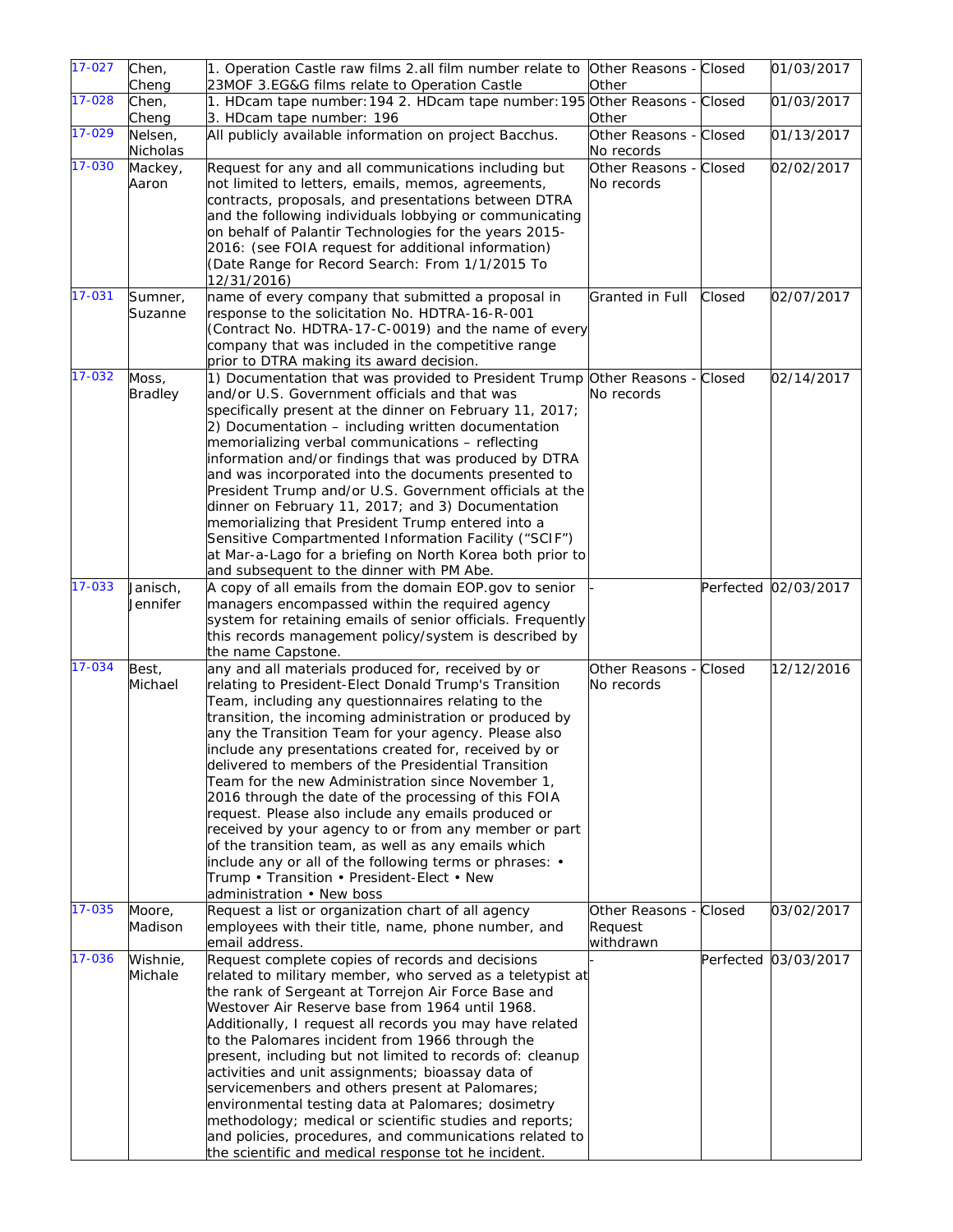| 17-037     | Chen,              | Request two films be converted to HD CAM. 1. Operation Other Reasons - Closed                                                                                                                                                                                                                                                                                                                                                                                                                                                                                                                                                                                                                                                                                                                                                                                                                                                                                                      |                                                                  |                             | 03/08/2017           |
|------------|--------------------|------------------------------------------------------------------------------------------------------------------------------------------------------------------------------------------------------------------------------------------------------------------------------------------------------------------------------------------------------------------------------------------------------------------------------------------------------------------------------------------------------------------------------------------------------------------------------------------------------------------------------------------------------------------------------------------------------------------------------------------------------------------------------------------------------------------------------------------------------------------------------------------------------------------------------------------------------------------------------------|------------------------------------------------------------------|-----------------------------|----------------------|
|            | Cheng              | Snowball PAVI Number 015 2. Operation Castle Bravo<br>Film number DASIAC 22-4                                                                                                                                                                                                                                                                                                                                                                                                                                                                                                                                                                                                                                                                                                                                                                                                                                                                                                      | No records                                                       |                             |                      |
| 17-038     | Moore,<br>Madison  | Request copies of the Agency's existing technology<br>contracts.                                                                                                                                                                                                                                                                                                                                                                                                                                                                                                                                                                                                                                                                                                                                                                                                                                                                                                                   | Other Reasons - Closed<br>Request<br>withdrawn                   |                             | 03/15/2017           |
| 17-039     | Cox,<br>Steven     | Developments of both MAXPOWER systems during<br>JIEDDO's existence, 2006 through 2014                                                                                                                                                                                                                                                                                                                                                                                                                                                                                                                                                                                                                                                                                                                                                                                                                                                                                              | Other Reasons - Closed<br>Request<br>withdrawn                   |                             | 03/01/2017           |
| 17-040     | Decker,<br>Jeff    | A description of how IEDs evolved from 2003 to present<br>in Iraq and Afghanistan. 2. A description of counter-IED<br>evolution from 2003 to present in Iraq and Afghanistan.<br>3. Statistical data of IED events (dismounted and<br>mounted) from 2003 to present in Iraq and Afghanistan.<br>4. Statistical data outlining total IED incidents to include<br>effective IED attacks, ineffective attacks, found and<br>cleared, from 2003 to present in Iraq and Afghanistan.<br>5. Statistical data from 2003 to present in Iraq and<br>Afghanistan on US and Coalition KIA and WIA from IEDs<br>distinguishing, if possible, between those KIA/WIA in<br>dismounted and mounted events                                                                                                                                                                                                                                                                                         |                                                                  | s Added<br>to Review<br>Log | Document03/27/2017   |
| $17 - 041$ | Munteanu,<br>Radu  | Request copies of document related to the hiring of<br>DTRA-16-EHA-DE, Contract Specialist GS-1102-14.                                                                                                                                                                                                                                                                                                                                                                                                                                                                                                                                                                                                                                                                                                                                                                                                                                                                             | Granted/Denied Closed<br>in Part                                 |                             | 03/21/2017           |
| 17-042     | Munteanu,<br>Radu  | Request copies of document related to the hiring of<br>DTRA-16-EHA-1602132-DE, Contract Specialist GS-<br>1102-13.                                                                                                                                                                                                                                                                                                                                                                                                                                                                                                                                                                                                                                                                                                                                                                                                                                                                 | Granted/Denied Closed<br>in Part                                 |                             | 03/21/2017           |
| 17-043     | Munteanu,<br>Radu  | Request information on the selection and hiring process<br>of International Project Manager DTRA-16-1584474-DE.                                                                                                                                                                                                                                                                                                                                                                                                                                                                                                                                                                                                                                                                                                                                                                                                                                                                    | Granted/Denied Closed<br>in Part                                 |                             | 03/21/2017           |
| 17-044     | Clowes,<br>greg    | Any proof gathered about bashar al assad being behind<br>the chemical weapons attacks in Syria.                                                                                                                                                                                                                                                                                                                                                                                                                                                                                                                                                                                                                                                                                                                                                                                                                                                                                    | Other Reasons - Closed<br>Records not<br>reasonably<br>described |                             | 04/08/2017           |
| 17-045     |                    | Mehta, Ava all documents, including communications, produced or<br>received by the Department of Defense (DOD) Threat<br>Reduction Agency pertaining to any rental or lease of<br>property, or payments for meetings or other events at or<br>within Trump Tower, at 721-725 Fifth Avenue, New York<br>City, New York, and at The Mar-a-Lago Club, 1100 South<br>Ocean Boulevard, Palm Beach, Florida, by or on behalf<br>the Defense Threat Reduction Agency from November 9,<br>2016, to the day on which this request is filled. The<br>request includes, but is not limited to, copies of all<br>communications between and among employees of the<br>Defense Threat Reduction Agency, representatives of<br>Donald J. Trump, the Trump Organization, and any of its<br>subsidiaries or affiliates. It also includes, but is not<br>limited to, any documents memorializing the rental of,<br>leasing of, or payment for meetings or events at the<br>properties listed above. | Other Reasons - Closed<br>No records                             |                             | 04/14/2017           |
| 17-046     | Santos,<br>Rose    | I hereby request a copy of the following documents<br>identified to HDTRA108D0016: 1) Copy of contract and<br>all amendments 2) All Award Fee Letters/evaluations 3)<br>Source selection decision/documentation 4) Source<br>selection debriefing documents 5) Monthly Deliverables<br>6) Any/All documents that include details about contract<br>rates/pricing                                                                                                                                                                                                                                                                                                                                                                                                                                                                                                                                                                                                                   | Other Reasons - Closed<br>Request<br>withdrawn                   |                             | 04/20/2017           |
| $17 - 047$ | Santos,<br>Rose    | I hereby request a copy of the following documents<br>identified to HDTRA108D0016: (1) Copy of contract and<br>all amendments, (2) All Task Orders from date of award<br>to present date (April 2017) with SOW                                                                                                                                                                                                                                                                                                                                                                                                                                                                                                                                                                                                                                                                                                                                                                     |                                                                  | s Added<br>to Review<br>.oq | Document 04/24/2017  |
| 17-048     | Santos,<br>Rose    | Request a copy of the following documents identified<br>toHDTRA111D0002 / RFP J3ON16243: 1. Contract and<br>all modifications, with applicable Statement of Work<br>(SOW/PWS)                                                                                                                                                                                                                                                                                                                                                                                                                                                                                                                                                                                                                                                                                                                                                                                                      | Granted/Denied<br>in Part                                        | Closed                      | 04/24/2017           |
| 17-049     | Cuccias,<br>Rachel | I am requesting the full contract and all amendments<br>and task orders for Contract Number HDTRA108D0016.<br>The Contract Title is DTRA IT Integrated Services<br>Project. The Contractor is: Lockheed Martin Corporation.                                                                                                                                                                                                                                                                                                                                                                                                                                                                                                                                                                                                                                                                                                                                                        |                                                                  |                             | Perfected 05/05/2017 |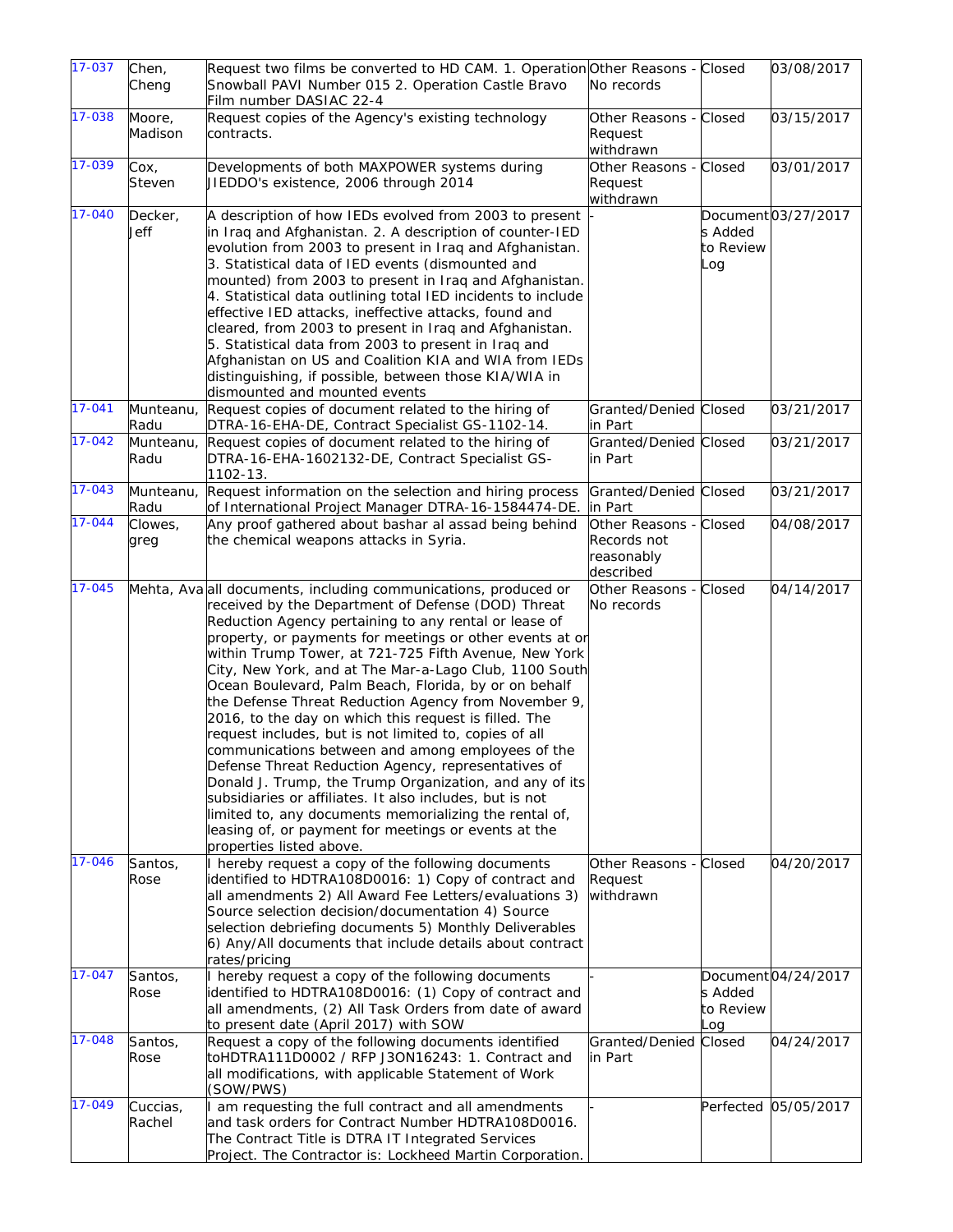|                  |                            | Leidos may also be listed as the contractor: I am                                                                                                                                                                                                                                                                                                                                                                                                                                                                                                                                                                                                                                                                                                                                                                                                                                                                                                                                                           |                                         |                             |                          |
|------------------|----------------------------|-------------------------------------------------------------------------------------------------------------------------------------------------------------------------------------------------------------------------------------------------------------------------------------------------------------------------------------------------------------------------------------------------------------------------------------------------------------------------------------------------------------------------------------------------------------------------------------------------------------------------------------------------------------------------------------------------------------------------------------------------------------------------------------------------------------------------------------------------------------------------------------------------------------------------------------------------------------------------------------------------------------|-----------------------------------------|-----------------------------|--------------------------|
|                  |                            | seeking clearly releasable records.                                                                                                                                                                                                                                                                                                                                                                                                                                                                                                                                                                                                                                                                                                                                                                                                                                                                                                                                                                         |                                         |                             |                          |
| 17-050           |                            | Qiao, Gary Records pertaining to clearance reinvestigation                                                                                                                                                                                                                                                                                                                                                                                                                                                                                                                                                                                                                                                                                                                                                                                                                                                                                                                                                  | Granted/Denied Closed<br>in Part        |                             | 05/10/2017               |
| 17-051           | Russell,<br>James          | Photographs representative of the Threshold Ban Treaty<br>in the US, Germany, AND Russian Federation during the Request<br>period of 1991-1995.                                                                                                                                                                                                                                                                                                                                                                                                                                                                                                                                                                                                                                                                                                                                                                                                                                                             | Other Reasons - Closed<br>withdrawn     |                             | 05/10/2017               |
| 17-052           | Chen,<br>Cheng             | Request for EG&G films related to Operation Castle or<br>Operation Hardtack or Operation Ivy for digital video<br>number relate to: 16500-16599 Encore (weapon effects<br>test) 16600-16699 Encore (weapon effects test) 16700-<br>16999 Grable (weapon effects test)                                                                                                                                                                                                                                                                                                                                                                                                                                                                                                                                                                                                                                                                                                                                       |                                         |                             | Perfected 05/04/2017     |
| 17-053           | Fitzgerald,<br>John        | IG Investigation                                                                                                                                                                                                                                                                                                                                                                                                                                                                                                                                                                                                                                                                                                                                                                                                                                                                                                                                                                                            |                                         |                             | Perfected 05/02/2017     |
| 17-054           | Greenewal<br>d, John       | Intellipedia category index page on Nuclear Weapons<br>Glossary.                                                                                                                                                                                                                                                                                                                                                                                                                                                                                                                                                                                                                                                                                                                                                                                                                                                                                                                                            |                                         |                             | Perfected 02/27/2017     |
| 17-055           | Edwards,<br>Mark           | Referral from Security and Exchange Commission                                                                                                                                                                                                                                                                                                                                                                                                                                                                                                                                                                                                                                                                                                                                                                                                                                                                                                                                                              |                                         | s Added<br>to Review<br>_oq | Document 05/09/2017      |
| 17-056           | Johnson,<br>Billy          | Request for a copy of documents                                                                                                                                                                                                                                                                                                                                                                                                                                                                                                                                                                                                                                                                                                                                                                                                                                                                                                                                                                             | Other Reasons -<br>Request<br>withdrawn | Closed                      | 02/16/2017               |
| 17-057           | Razzouk,<br>Sara           | Referral from DLA                                                                                                                                                                                                                                                                                                                                                                                                                                                                                                                                                                                                                                                                                                                                                                                                                                                                                                                                                                                           | Granted/Denied Closed<br>in Part        |                             | 05/11/2017               |
| 17-058           | Santos,<br>Rose            | Request a copy of the following documents identified to<br>JIDDO1102PreDet (RFP): Award Information: winning<br>contracts; contract numbers; award/expiration dates<br>and total contract values.                                                                                                                                                                                                                                                                                                                                                                                                                                                                                                                                                                                                                                                                                                                                                                                                           | Other Reasons - Closed<br>No records    |                             | 06/08/2017               |
| 17-059           | Santos,<br>Rose            | Request a copy of the following documents identified to<br>JIEDDOBAA1101: Award information: winning contracts; Request<br>contract numbers; award/expiration dates; and contract<br>values.                                                                                                                                                                                                                                                                                                                                                                                                                                                                                                                                                                                                                                                                                                                                                                                                                | Other Reasons - Closed<br>withdrawn     |                             | 06/08/2017               |
| 17-060           | Aparina,<br>Olga           | Information received from CAF.                                                                                                                                                                                                                                                                                                                                                                                                                                                                                                                                                                                                                                                                                                                                                                                                                                                                                                                                                                              | Granted/Denied Closed<br>in Part        |                             | 06/30/2017               |
| 17-061           | Cruz,<br>Ruben             | Information received from the CAF.                                                                                                                                                                                                                                                                                                                                                                                                                                                                                                                                                                                                                                                                                                                                                                                                                                                                                                                                                                          |                                         |                             | Perfected 06/30/2017     |
| 17-062           | Krambs.<br>Timothy         | FOIA/PA Request referred from the CAF.                                                                                                                                                                                                                                                                                                                                                                                                                                                                                                                                                                                                                                                                                                                                                                                                                                                                                                                                                                      | Granted/Denied Closed<br>in Part        |                             | 02/07/2017               |
| 17-063           | Medina,<br>Luis            | Request a copy of all information and documentation<br>related to an investigation. This is a specific request for<br>all related attachments from the Command Directed<br>Investigation dated 1 February 2017, this includes all<br>statements, emails and documentary evidence.                                                                                                                                                                                                                                                                                                                                                                                                                                                                                                                                                                                                                                                                                                                           |                                         | s Added<br>to Review<br>Log | Document 07/07/2017      |
| 17-064<br>17-065 | Kopplin,<br>Zack<br>Ahmad, | Pursuant to the Freedom of Information Act, 5 U.S.C. §<br>552, I am requesting any and all documents, including,<br>but not limited to, notes, e-mails, memos, or any other<br>materials concerning pledges, oaths, requests or<br>agreements, oral or written, not to disclose information<br>or documents, or pledges, oaths, requests or<br>agreements, oral or written, having to do with loyalty,<br>allegiance, or similar concepts, made to the President,<br>the Vice President, the Office of the President or the<br>Office of the Vice President, or any individual working in<br>the White House or the White House Compound by any<br>and all members of the DTRA's leadership team<br>according to the DTRA's website, including, but not<br>limited to, the Director, Acting Director, Deputy<br>Directors, and Inspectors General, along with the<br>leadership team's senior staff, since Nov. 9, 2016.<br>Request contact information within the Agency, including Other Reasons - Closed | Other Reasons -<br>No records           | Closed                      | 07/11/2017<br>07/18/2017 |
|                  | Atif                       | names, phone numbers, and email addresses. (see FOIA Request<br>request for additional information)                                                                                                                                                                                                                                                                                                                                                                                                                                                                                                                                                                                                                                                                                                                                                                                                                                                                                                         | withdrawn                               |                             |                          |
| 17-066           |                            | Olano, Luis-Color footage (video) of atomic bomb test. Operation:<br>Plumbbob; Code Name: Priscilla (June 1957) Seen here:<br>https://www.youtube.com/watch?time_continue=8&v=_<br>4BDZbUwQIE Slate info: CAMERAMAN: S. Pooner<br>CAMERA No.: A-7 829 ROLL No.: MOC-50 PROD. No. 30-                                                                                                                                                                                                                                                                                                                                                                                                                                                                                                                                                                                                                                                                                                                        | Granted in Full                         | Closed                      | 07/25/2017               |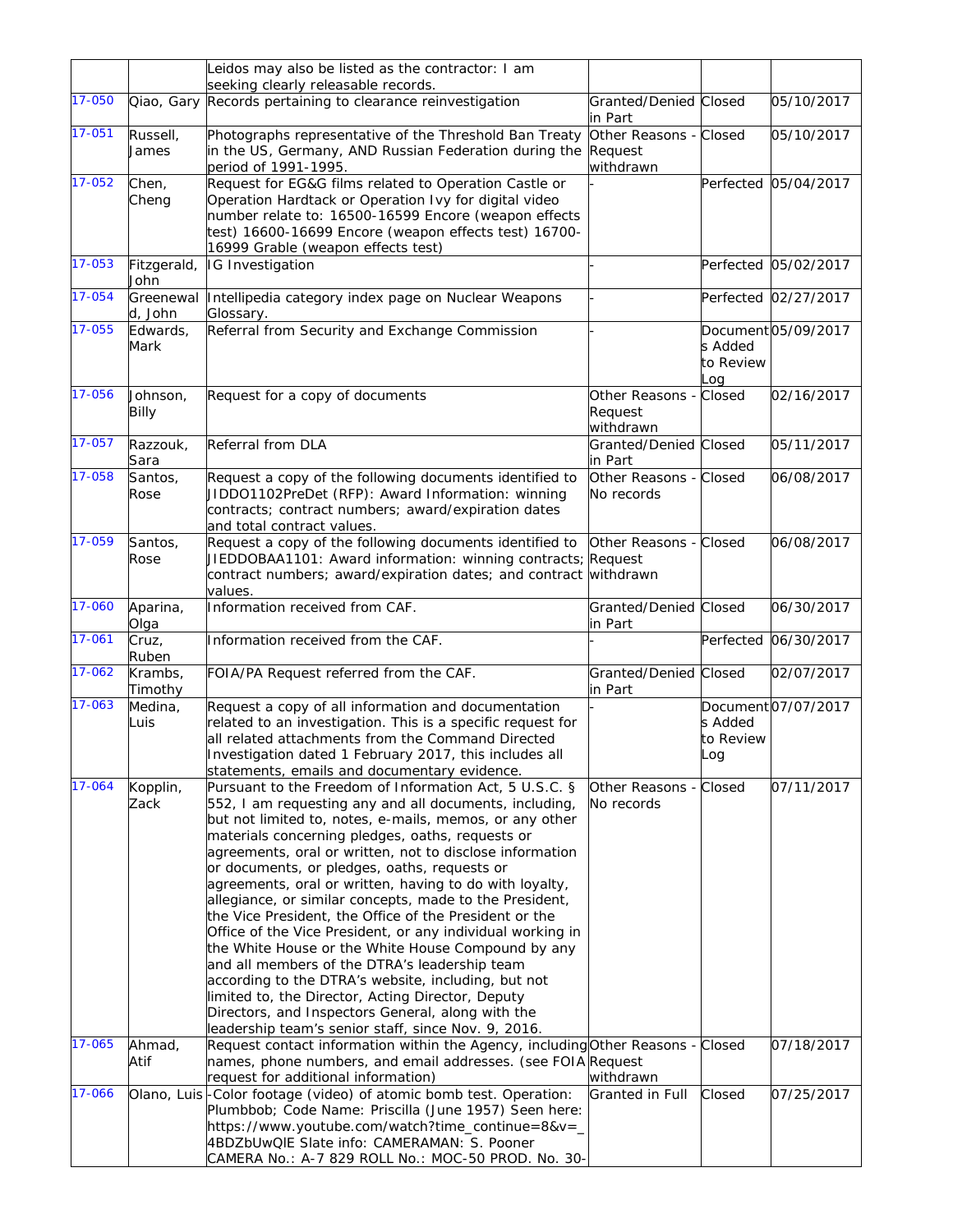|        |                      | 65 SCENE No.: Priscilla I believe the video I am looking                                                                                                                                                                                                                                                                                                                                                                                                                                                                                                                                                 |                                      |                             |                      |
|--------|----------------------|----------------------------------------------------------------------------------------------------------------------------------------------------------------------------------------------------------------------------------------------------------------------------------------------------------------------------------------------------------------------------------------------------------------------------------------------------------------------------------------------------------------------------------------------------------------------------------------------------------|--------------------------------------|-----------------------------|----------------------|
|        |                      | for may have been taken from the film entitled<br>"Plumbbob Military Effects Studies" #0800021                                                                                                                                                                                                                                                                                                                                                                                                                                                                                                           |                                      |                             |                      |
| 17-067 | Landino,<br>Jerome   | Project GreyBeard Guide, Pt 5 airblast volume 1,<br>Introduction and Overview                                                                                                                                                                                                                                                                                                                                                                                                                                                                                                                            |                                      |                             | Perfected 07/25/2017 |
| 17-068 | Casey,<br>Kathleen   | List Of Presidential Appointed Positions Within The<br>Defense Threat Reduction Agency. I am requesting a list No records<br>of all presidential appointed (PA) staff positions within<br>the Defense Threat Reduction Agency. List Of<br>Presidential Appointed Positions Filled Since January 20,<br>2017. I am requesting a detailed list of all Presidential<br>appointed positions within the Defense Threat Reduction<br>Agency that have been filled since January 20, 2017.<br>The list should include the names, job appointment date,<br>pay grade, and staff title.                           | Other Reasons - Closed               |                             | 07/25/2017           |
| 17-069 | Woodlock,<br>Jeffrey | Request document pertaining to self.                                                                                                                                                                                                                                                                                                                                                                                                                                                                                                                                                                     |                                      | s Added<br>to Review<br>.oq | Document 07/26/2017  |
| 17-070 | Daigle,<br>Meghann   | Request a copy of the IG Assistance Case 16-014.                                                                                                                                                                                                                                                                                                                                                                                                                                                                                                                                                         |                                      |                             | Perfected 08/02/2017 |
| 17-071 | Santos,<br>Rose      | Complete paper copy of any and all current contracts<br>that the Defense Threat Reduction Agency has for online Request<br>legal research, and/or information services, with<br>LexisNexis and Accurint (a.k.a. Reed Elsevier, Lexis,<br>Lexis-Nexis, and/or Lexis/Nexis)                                                                                                                                                                                                                                                                                                                                | Other Reasons - Closed<br>withdrawn  |                             | 08/15/2017           |
| 17-072 | Roberts,<br>Michael  | Request Information about himself.                                                                                                                                                                                                                                                                                                                                                                                                                                                                                                                                                                       |                                      | s Added<br>to Review<br>_oq | Document08/23/2017   |
| 17-073 | Folkers,<br>Cindy    | Request for records related to - Contract<br>DTRA0103C0068 from 2008 to 2010 including<br>responsive records generated by any contract<br>amendments or modifications. - Contract<br>HDTRA104C0015 from 2008 through 2010 including<br>responsive records generated by any contract<br>amendments or modifications. - Contract<br>HDTRA109C0040 from 2009 to 2012 including<br>responsive records generated by any contract<br>amendments or modifications. - Contract<br>HDTRA112C0059 from 2011 through 2012 including<br>responsive records generated by any contract<br>amendments or modifications. |                                      |                             | Perfected 08/28/2017 |
| 17-074 | Santos,<br>Rose      | copy of the following documents identified to<br>HDTRA112C0019: 1. would like to receive a full copy of<br>the current DTRA Balanced Survivability Assessment<br>Blue Team contracts specific to, HDTRA112C0019, and<br>all associated documents including contract changes,<br>modifications, and extensions. 2. Additionally, would like<br>to request DTRA J10 Organizational Structure along with<br>associated organizations.                                                                                                                                                                       |                                      |                             | Perfected 08/29/2017 |
| 17-075 | Woody,<br>Van        | requesting the Navy provide a complete accountability<br>as to the manifest or cargo on specific ships.<br>Additionally, the request is for the Navy to provide any<br>and all data collections as relates tot he Film Badge<br>Dosimetry dose assessments in 1971.                                                                                                                                                                                                                                                                                                                                      | Other Reasons - Closed<br>No records |                             | 09/06/2017           |
| 17-076 | Santos,<br>Rose      | identified to HDTRA109D0009 Order 0001 and 0003: 1.<br>Awarded task orders 1 & 3 2. SOW/PWS for each order<br>3. All mods for each order                                                                                                                                                                                                                                                                                                                                                                                                                                                                 |                                      |                             | Perfected 08/29/2017 |
| 17-077 | Oskins,<br>James     | Request for documents, photos, etc. related to a<br>reported nuclear weapon accident that occurred in<br>January 1968 near Lajes AB, on the island of Terciera in<br>the Azores Islands                                                                                                                                                                                                                                                                                                                                                                                                                  | Other Reasons -<br>No records        | Closed                      | 09/11/2017           |
| 17-078 | Dillion,<br>Lauren   | Request a copy of DTRA FOIA Log from January 2107 to Granted in Full<br>present                                                                                                                                                                                                                                                                                                                                                                                                                                                                                                                          |                                      | Closed                      | 09/11/2017           |
| 17-079 | Bladele,<br>Daniel   | Request for a copy of correspondence from<br>Congressman or staff and there response to the<br>correspondence from January 2011 to present. Request                                                                                                                                                                                                                                                                                                                                                                                                                                                      | Other Reasons -<br>No records        | Closed                      | 09/19/2017           |